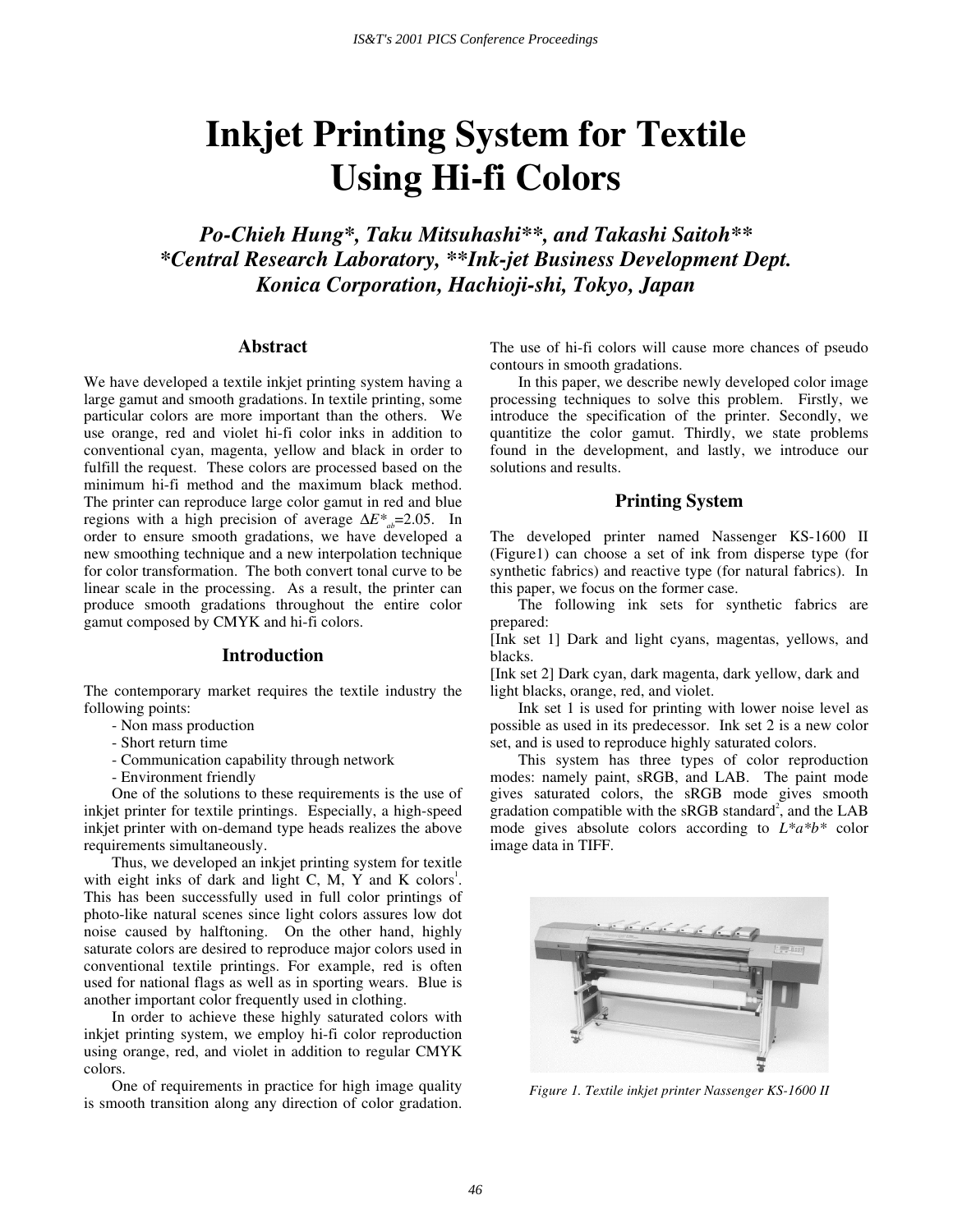When Ink set 2 is chosen. the signal flow of the color image data is illustrated in Figure  $2$ . The processing is performed in a personal computer. Colors are converted into seven colors by tetrahedral interpolation with a  $33 \times 33$  $\times$  33 device-link LUT. The converted colors are processed by error diffusion with tonal curves adjusted to a visually equal step in order to minimize quantization errors.

Table 1 summarizes the major specifications of the printing system.



*Figure 2. Signal flow of hi-fi printing* 

#### **Table 1 Specifications of Nassenger KS-1600II**

| Printing method            | On-demand Inkjet printing             |
|----------------------------|---------------------------------------|
| Printing head              | 300 dpi, 8 printing heads             |
| Ink type                   | Disperse ink for synthetic fabrics    |
|                            | (polyester)                           |
|                            | Reactive ink for natural fabrics      |
|                            | (cotton and silk)                     |
| Maximum cloth width 1600mm |                                       |
| Printing speed             | Dark and light: $10m/2/h$ (6.7m/h),   |
|                            | $H$ ifi-color: $7.5$ m $2/h$ $(5m/h)$ |
| Color mode                 | Paint, sRGB, and LAB                  |

**Hi-fi Color Reproduction** 

### **General Approach to Hifi Printing**

Based on the methodology for hi-fi color reproduction presented by one of the authors,  $3$  we have chosen a combination of the minimum hi-fi method and the maximum black method.

The minimum hi-fi method uses hi-fi color inks as less as possible to reproduce a specified color without losing color gamut. This method reduces the impact of dot noise to human eyes because hi-fi colors used in this printer are darker than C, M and Y inks. Also it can avoid using costly hi-fi inks.

Likewise, the maximum black method uses black ink as much as possible. This method minimizes ink consumption by its nature without loosing color gamut. Also, since the printer has light black ink, a better noisiness is achieved for gray compared with the same gray reproduced by dark C, M, and Y inks. This approach reduces the effect of the illuminant metamerism as well.

#### **Color Gamut Formation**

Hi-fi colors are characterized by four sub color gamuts: CMYK, CMVK, OMRK, and YMOK. We choose this combination for a better connectivity and a larger color gamut different from the original proposal<sup>3</sup>. Although red does not effectively expand the color gamut, it is used because of a strong request from the market. This causes to a gradation problem described later.



*Figure 3. Schematic diagram of sub color gamuts for red region (left: original formation, right: new formation)* 

#### **Color Gamut**

Based on the above color gamut formation, color gamut boundaries at equal *L\** planes are calculated. The equal *L*\* planes are obtained using a wire frame gamut model for the four sub color gamuts. By searching crossing points between surface triangles and the line at a certain lightness and hue angle, the final boundary of the entire color gamut is obtained $4$ 



*Figure 4. Color gamut of hi-fi color and CMYK color at each L\* (solid line: hi-fi color gamut, shaded line: CMYK color gamut. Numbers indicate L\* level).*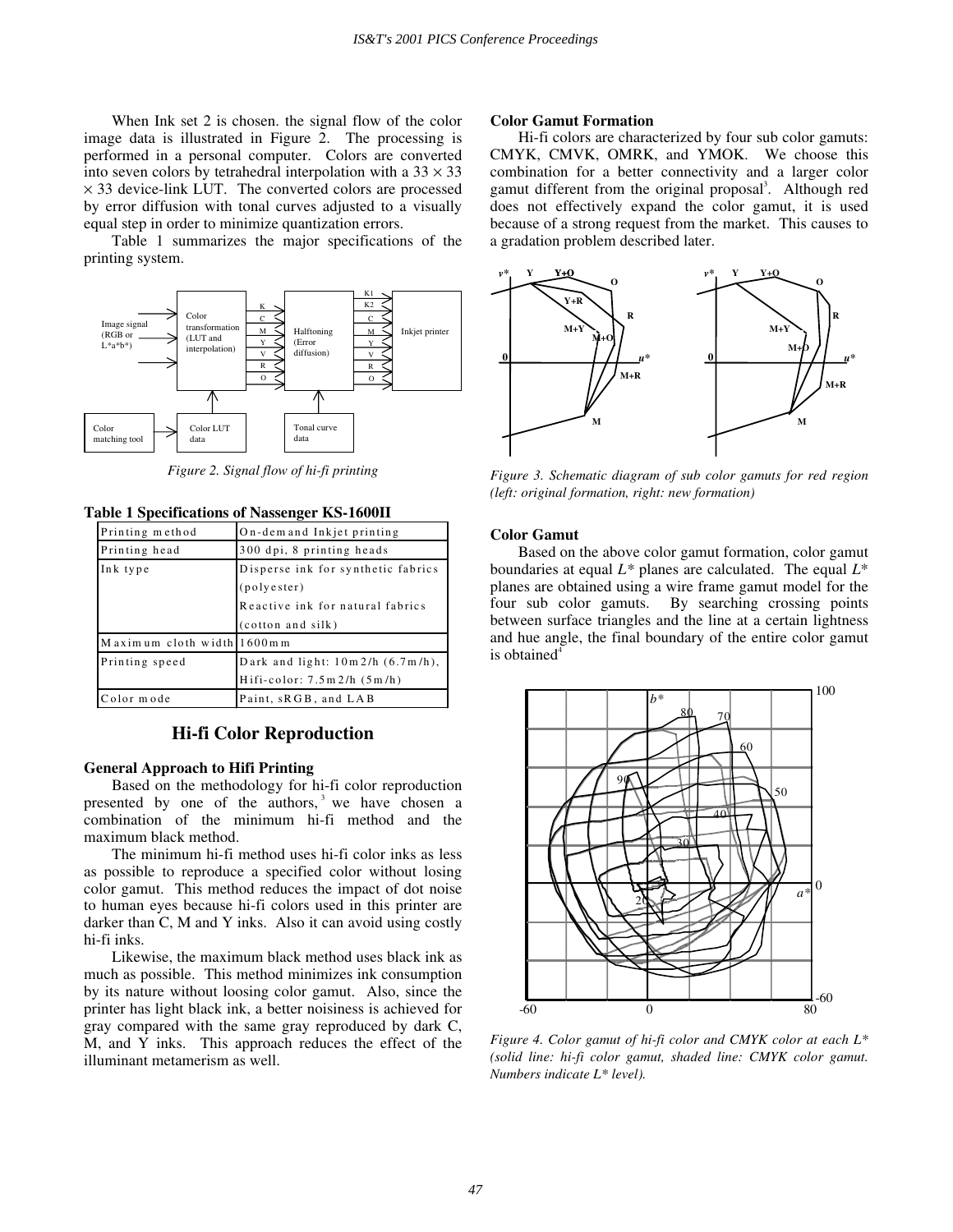Figure 4 indicates the difference of CMYK gamut and hi-fi gamut. Here, Illuminant D65 and 10-degree color matching functions are used. These colors effectively expand the color gamut in orange-red and blue-purple regions.

#### **Smooth Gradation**

In order to achieve a photo-grade quality, smooth gradations throughout the entire color gamut is essential. Since the use of hi-fi colors gives more connecting boundaries between sub color gamuts, it tends to cause pseudo contours.

Moreover, due to the measurement error and a potential overlap among the sub color gamuts, extremely different amounts of colorant combinations are likely to be chosen at neighboring colors. In such case, along a color gradation, the color amounts drastically changes. It leads color interpolation error - it is apparently observed in a whitish color.

This phenomenon happened in the red region because two hi-fi colors are located close by. Figure 5 shows ink amount change along a blue gradation (from black to blue) and a red gradation (from black to red) in the sRGB mode, respectively. While the blue gradation has a simpler change than the red gradation, the red gradation shows drastic changes at LUT grid 16 and 24. These cause pseudo contours.



*Figure 5. Colorant changes in blue (upper) and red (lower) regions.* 

The phenomenon may be explained as follows: The interpolation is performed approximately in a color space proportional to the third root of intensity although halftoning is performed in a intensity-linear color space. Therefore the interpolation gives the error.

It is thought that there are two approaches to solve the problem:

- Modify the sub color gamuts so that these sub gamuts are clearly segmented (as in the blue region).
- Modify color transformation not to be sensitive to these changes.

As the first approach is considered, it would not be universally used when a different set of hi-fi colorants is employed. Thus we chose the second approach.

First, we applied linearization for smoothing of LUT. The original simple smoothing for 3D-LUT is described as follows:

$$
LUT'(k, j, i, col) =
$$
  
\n
$$
\frac{1}{27} \sum_{kk=-1}^{1} \sum_{jj=-1}^{1} \sum_{ii=-1}^{1} LUT(k+kk, j+jj, i+ii, col)
$$
 (1)

where, LUT is an output value of Color *col* at Grid (k, j, *i*), and LUT' means smoothed data.

 We apply a gamma conversion in *order to ake* the smoothing calculation in the linear scale as follows:

$$
LUT'(k, j, i, col) = \n m\n \left[ \frac{1}{27} \sum_{kk=-1}^{1} \sum_{jj=-1}^{1} \sum_{ii=-1}^{1} \{LUT(k+kk, j+jj, i+ii, col)\}^y \right]^{1/\gamma} \quad (2)
$$

where,  $\gamma$  is a value for linearization.



*Figure 6. Colorant changes in red gradation with simple smoothing and modified smooting*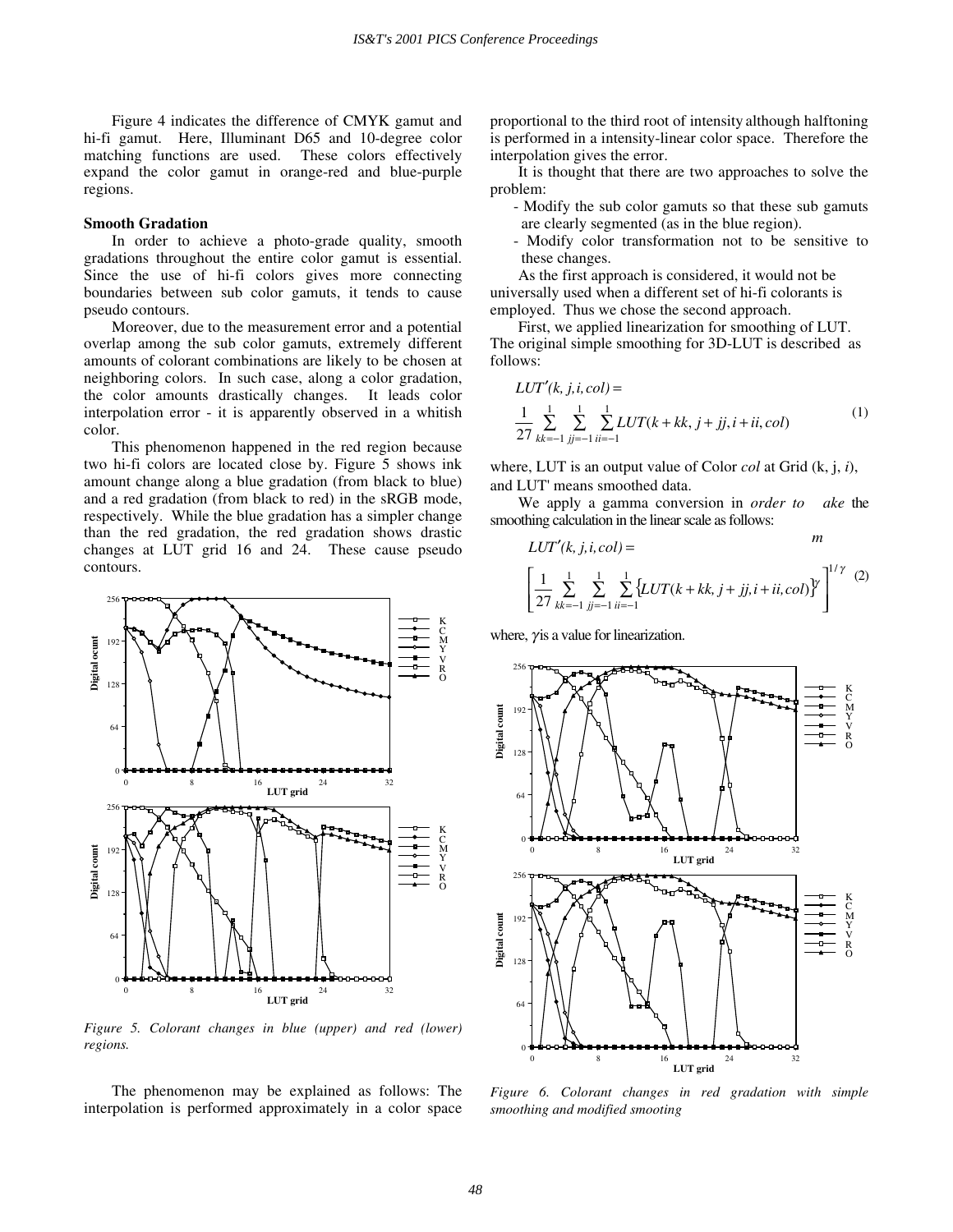Figure 6 illustrates the effect of the gamma conversion in the smoothing for the red region. Figure 7 shows the pictures of actual gradation samples, and Figure 8 illustrated lightness changes of these gradations. By this technique, the pseudo contour (indicated by an arrow) becomes invisible.



*Figure 7. Smoothing effect in gradations: (a): original, (b): simple smoothing, (c): smoothing with gamma conversion. From top, gradations are gray, yellow, magenta, cyan, blue, green, and red.* 



*Figure 8. Lightness change of gradations (Each curve is shifted by 20 for illustration)* 

Likewise, we applied the same modification for the color transformation, or color interpolation. Since the color interpolation needs to perform a large amount of image data, an optimization of the interpolation calculation in speed is essential.



*Figure 9. Gamma curve with a gradient limitation (For explanation, 11-bit case is illustrated here).* 

In order to minimize the tetrahedral interpolation algorithm, a parallel calculation is used*<sup>5</sup>* . Two output colors are simultaneously interpolated by utilizing a 32-bit width of CPU. Since this algorithm has a redundancy of five bits for each color, we use them to minimize quantization error in the gamma conversion. However, since the 13-bit width is not enough to keep the bit precision when  $\gamma = 3$  is used, we use a gradient-limited curve as shown in Figure 9.

#### **Color Reproduction Error**

In the LAB mode, we measured printed color samples for an *L\*a\*b\** grid with an increment of 10 within the printer color gamut. The average error was Δ*E*<sup>\*</sup><sub>a</sub>=2.05 for 421 color points. The maximum error was  $\Delta E^*$ <sub>a</sub>=6.6.

When no gamma conversion is used for color transformation, the worst error reached to  $\Delta E^*_{ab}$ =16.5 in orange region.

# **Summary**

We have developed a textile printing system using hifi colors. In order to ensure smooth gradations, we proposed tone-corrected smoothing and interpolation techniques. Consequently, the printer has smooth gradations throughout the entire color gamut.

# **References**

- 1. T. Katoh, The application of Ink-jet Ssytem for Textile Printing, *Dyeing industry* **46**(11), 510-515 (1998).
- 2. IEC 61966-2.1: Color Measurement and Management in Multimedia Systems and Equipment, Part 2.1: Default RGB Colour Space-sRGB(1999).
- 3. P.-C. Hung, Colorimetric characterization beyond three colorants, *Proceedings of SPIE* vol. **3963**, (2000).
- 4. P.-C. Hung, Colorimetric calibration in electronic imaging devices using a look-up-table model and interpolations, *Journal of Electronic Imaging*, **2**(1), 53- 61 (1993).
- 5. Japanese patent disclosure: H07-209772.